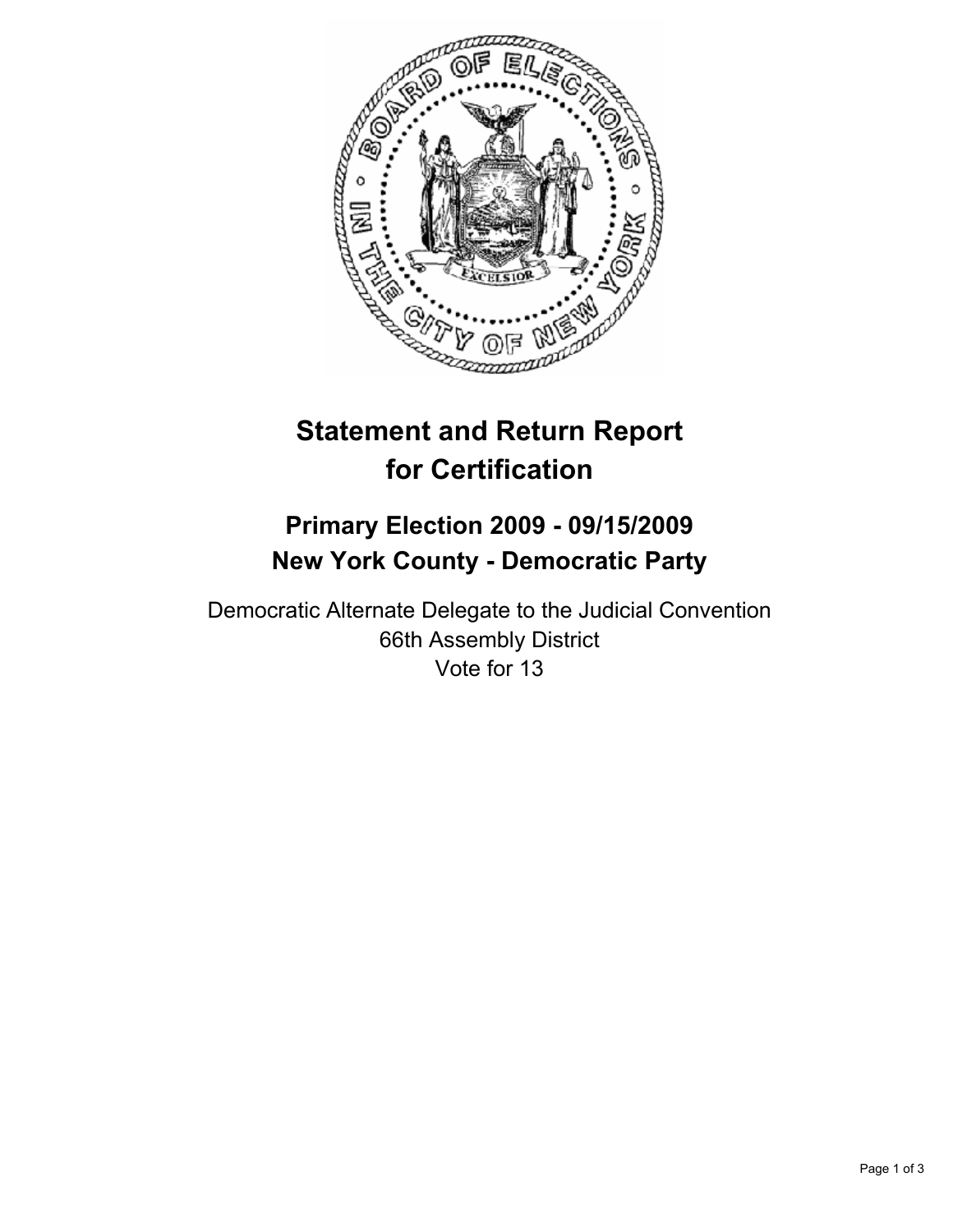

#### **Assembly District 66**

| <b>EMERGENCY</b>          | 92     |
|---------------------------|--------|
| ABSENTEE/MILITARY         | 274    |
| <b>AFFIDAVIT</b>          | 74     |
| <b>NOAH YAGO</b>          | 2,274  |
| <b>BRAD M HOYLMAN</b>     | 2,078  |
| PHILLIP SACCONE           | 2,021  |
| <b>SHARON R WOOLUMS</b>   | 2,386  |
| <b>DOROTHY HARRIS</b>     | 2,599  |
| <b>CELIA M WU</b>         | 2,717  |
| <b>RITA REZNIK</b>        | 2,439  |
| <b>LOIS KAGGEN</b>        | 2,231  |
| <b>LUKE HENRY</b>         | 1,982  |
| <b>GEORGINA M CHRIST</b>  | 2,138  |
| <b>THOMAS GASS</b>        | 1,811  |
| <b>PATRICK MAHON</b>      | 2,051  |
| KATHARINE JACOBSON        | 2,403  |
| <b>JEAN B GRILLO</b>      | 2,879  |
| <b>HAROLD DONAHUE</b>     | 1,738  |
| <b>BARRY MALLIN</b>       | 1,974  |
| KATHERINE M THOMPSON      | 2,419  |
| <b>ELLIOT SILBER</b>      | 1,844  |
| <b>MARC J AMERUSO</b>     | 1,725  |
| <b>GILBERT R HOROWITZ</b> | 2,037  |
| ANNE L LIBBY              | 2,256  |
| <b>ARTHUR KRIEMELMAN</b>  | 1,626  |
| <b>DENNIS J GAULT</b>     | 1,651  |
| <b>THOMAS S GOODKIND</b>  | 1,779  |
| AMO B PARKER              | 1,696  |
| <b>Total Votes</b>        | 52,754 |